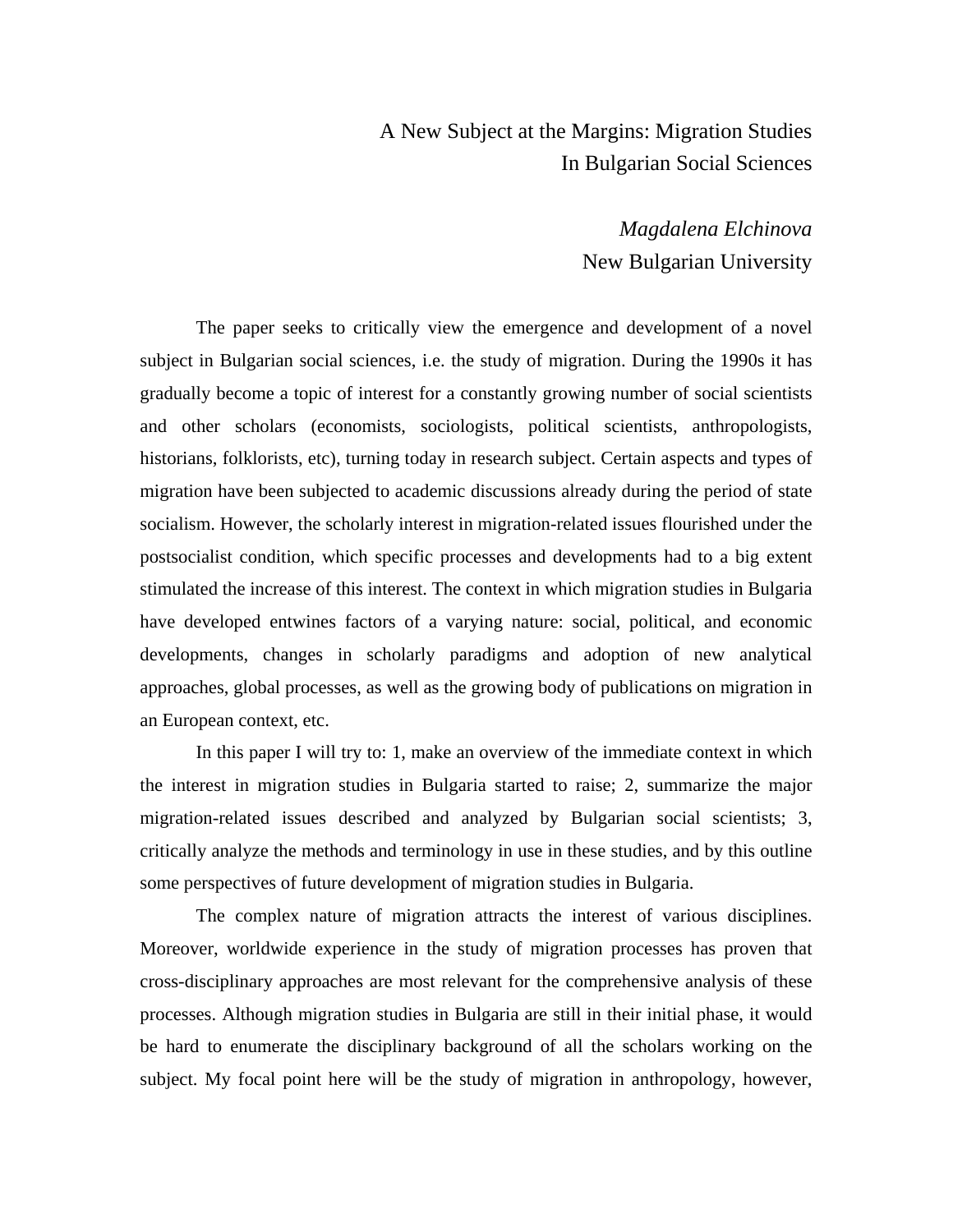regarded by necessity in the larger context of social sciences (economics, political sciences, sociology, etc), as well as of folklore study and ethnography. In such a perspective I will try to delineate whether and to what extent Bulgarian scholars coming from different disciplines have succeeded to create a common methodological and theoretical framework, in which various aspects of migration are discussed and analyzed.

## Major transborder flows of people from and to Bulgaria in a historical

#### perspective

Inasmuch as the bulk of migration studies in the country is nationally-bound, a brief overview of international migration to and from Bulgaria will help to identify the leading topics of interest.

In the almost 130-years history of the independent Bulgarian state (after 1878, the liberation from Ottoman rule), there have been several out-going waves of cross-border migration, each of them bearing its specific nature. The period between the turn of the  $20<sup>th</sup>$  century and WWI (with the preceding two Balkan wars) witnessed massive movements of people in both directions across the shifting boundaries of the young Balkan states. These were predominantly ethnic movements – forcefully or as a result of bilateral agreements, Serbia, Bulgaria, Greece, Romania, and Turkey exchanged populations that had remained outside their 'own' nation-states.

Up to the world economic crisis in the 1930s another flow of emigration, including from Bulgaria, west- and northbound, had taken place. Bulgarian emigrants at the time took two major tracks – towards the U.S. and Canada (reportedly, the bigger number of migrants), as well as towards different European countries, usually territories that used to be within the former Austro-Hungarian Empire. Almost all those migrants left as sojourners but in the long run many of them became settlers, thus forming the Bulgarian diaspora in countries such as Romania, Austria, Hungary, The Czech Republic and Slovakia, Poland, Ukraine, Canada, and U.S.A.

The period of state socialism (between September 1944 and November 1989) drastically restricted transnational movement. The communist Bulgarian government set upon the citizens of the country the requirement of getting exit visas in order to travel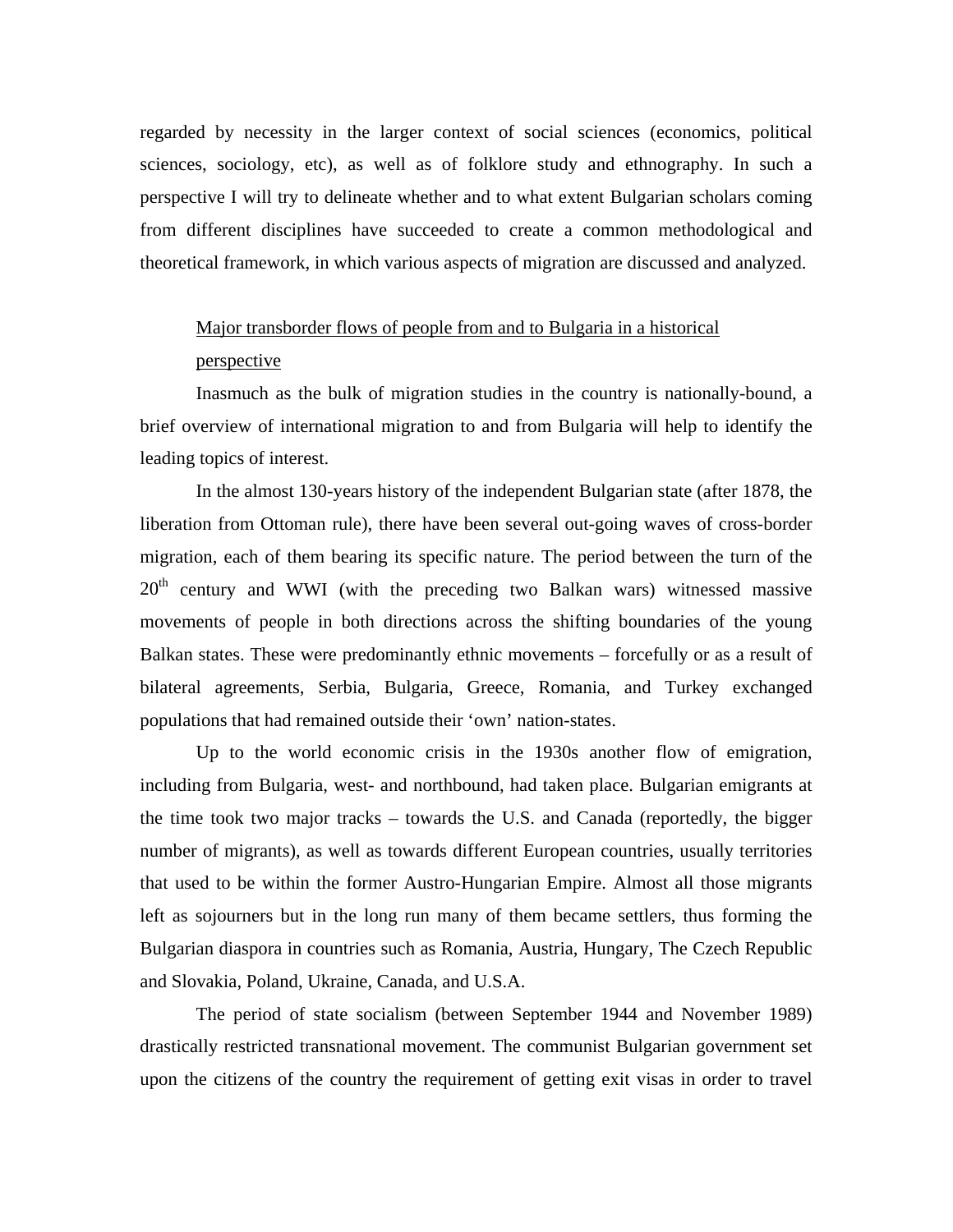abroad, thus bringing to a minimum the international travels of Bulgarians. Yet, there were quite numerous migrations out of Bulgaria during the period, which for the bigger part could be described as ethnic migrations. These include the departure of Bulgarian Jews to Israel, of Armenians, as well as three successive waves of Bulgarian-born Turks to Turkey: in 1950-51 (after the collectivization of agricultural land), in 1968-78 (on the basis of family reunion), and in the summer of 1989 when some 369 839 people of Turkish origin left Bulgaria within a couple of months. Many of the latter returned by the end of the same year but about 200 000 settled permanently in Turkey (Stoyanov 1998: 213-214, Kanev 1998: 112, Zhelyazkova 1998b: 392).

Another kind of migration during the communist period was the political one, and it was far less massive than the previous kind. People who were openly against the ideology and the politics of the communists ruling the country became political emigrants. The biggest number of communists' opponents left the country already by the end of the 1940s. Later on, dissidents and people who just sought for a society offering more economic and other opportunities succeeded to leave the country too, but their number was insignificant. Most of the political immigrants settled down in West European countries, and some went to the U.S.

The beginning of the post-socialist period in Bulgaria was marked by the Turks' exodus from the country. Though the border between Bulgaria and Turkey was open only from June through September 1989, and many of those who left (especially the elderly ones) returned to their home places very soon, the flow from Bulgaria to Turkey did not stop until the mid-1990s, with 1990-91 being the busiest. Many Bulgarian-born Turks in an active age, as well as Gypsies and Bulgarian-speaking Muslims set off for Turkey, in many cases, if not most, looking for more favorable economic conditions there. The flows were so massive in the early 1990s, that some experts still define the migration from Bulgaria during these years as ethnic in nature (Filipov, Tsvetarski, p. 36). I would rather argue that this migration was driven by two major concomitant reasons. One is economic: looking for better opportunities in the then prospering Turkish economy. The other one is the liberalization of border restrictions on behalf of the Bulgarian authorities: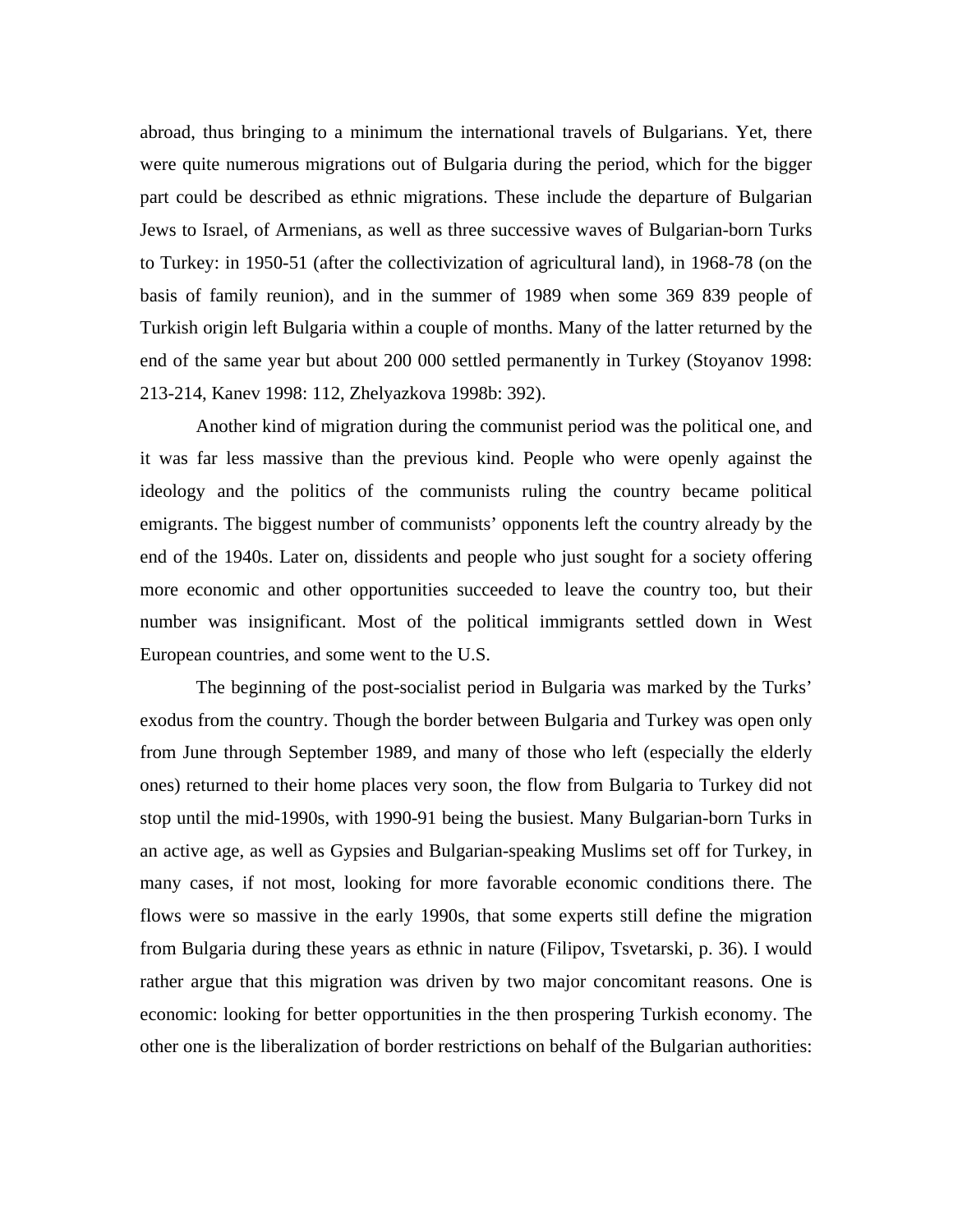after long years of isolation of the majority of the Bulgarian population from the outer world, they were finally able to freely leave the country for one reason or another.

In any case, not only ethnic Turks left the country for a longer or shorter period in 1990-91, so did many other Bulgarian nationals of various ethnic, religious, educational, and social background. The 'ethnic' specifics was in the choice of direction of departure: Turks left for Turkey, where they expected to find a culturally friendly milieu (same language, same religion, similar customs, as well as friends and relatives already established there), whereas ethnic Bulgarians preferred to travel westward – to Germany, Austria, France, Canada, U.S.A. However, the direction soon changed, and by mid-1990s Turks, along with members of other ethnic groups living in Bulgaria took up the path to several West European countries. As a consequence, many Bulgarian Turks re-emigrated to countries in the West, urged by the unfavorable economic, social, and cultural conditions in Turkey at the time, and encouraged by the access to migratory networks of and information from Turkish guest workers in the West.

### What gave impetus to the scholarly interest in migration in recent years?

In this section I will outline major factors that contribute to the growing interest of Bulgarian social scientists in the study and understanding of migration. It is important to specify that by increasing interest I do not understand simply the number of research projects and publications on migration-related issues, but rather the growing understanding that migration practices form a distinctive subject of research and analysis, which calls for the development of adequate methods of and analytical tools for investigation.

The social context:

- The end of socialism and the exodus of ethnic Turks from Bulgaria in the summer of 1989; the 'ethnic' character of migration in the early 1990s (Filipov, Tsvetarski 1993);
- The policies of free movement of Bulgarian citizens: after the fall of communist rule the restrictive citizenship law was abolished (stimulus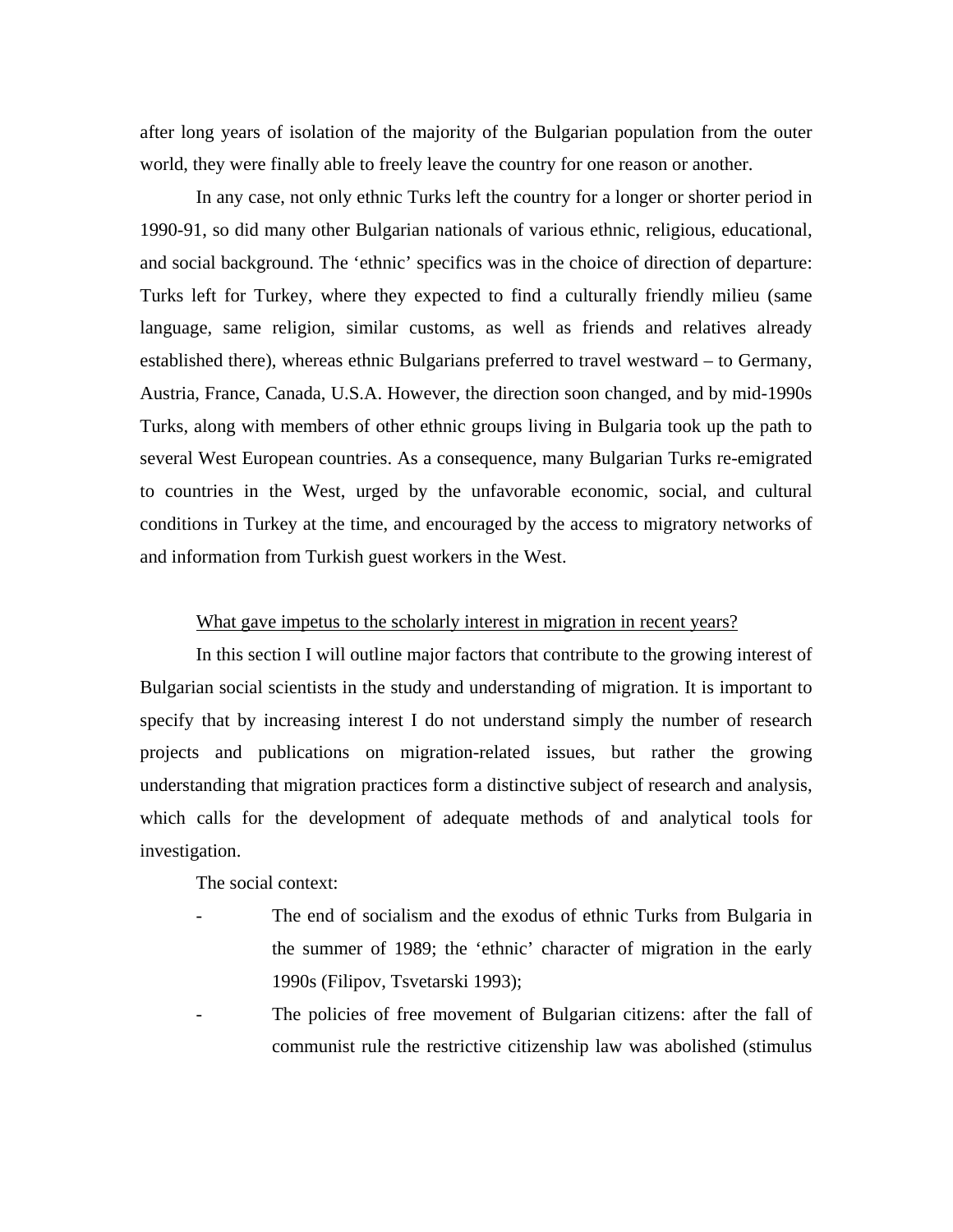for internal migration); so was the requirement for exit visas (greater opportunities for outbound migration);

The changing international position of Bulgaria: visa-free entrance to the countries of the Schengen treaty (2001), EU-accession process, EU membership (2007), new border regulations towards non-EU countries;

- The economic developments: 1) the transition period: galloping unemployment; inner and outer migration as a survival strategy for people from underdeveloped regions and smaller settlements, for unqualified workers, as well as for certain categories of professionals (Bobeva, Chalakov, Markov 1996); 2) towards 2005: normalization of the labor market, migration as a strategy for achieving better living standards and/ or education, migration as a standard form of social mobility, growing insufficiency of qualified, as well as unqualified cheap labor (inbound migration from third countries); EU integration (refugees from Asia and Africa) and applications for Bulgarian citizenship from neighbor (Macedonia) and other countries (Ukraine, Moldova, etc);
- Adaptation of former migration practices (seasonal work in agriculture and construction building) to the new conditions;
- The international factor (intensification of migration to European countries and within the EU).

All these social realities, as well as the proliferation of literature on migration in a European context, had resulted into the growing interest of Bulgarian scholars of various backgrounds in migration issues. To these the existing experience in the study of migration in the Bulgaria should be added. It comprises historiographies of major migration flows and exchanges of population during various historical periods (outside the scope of this presentation); ethnographic and folkloristic study of migrant communities (the Bulgarian diaspora in Central-Eastern Europe, Central-Eastern European communities in Bulgaria – Czechs, Slovaks, Poles, Russians); demographic and statistical surveys on internal migration (see for details Guentceva forthcoming); the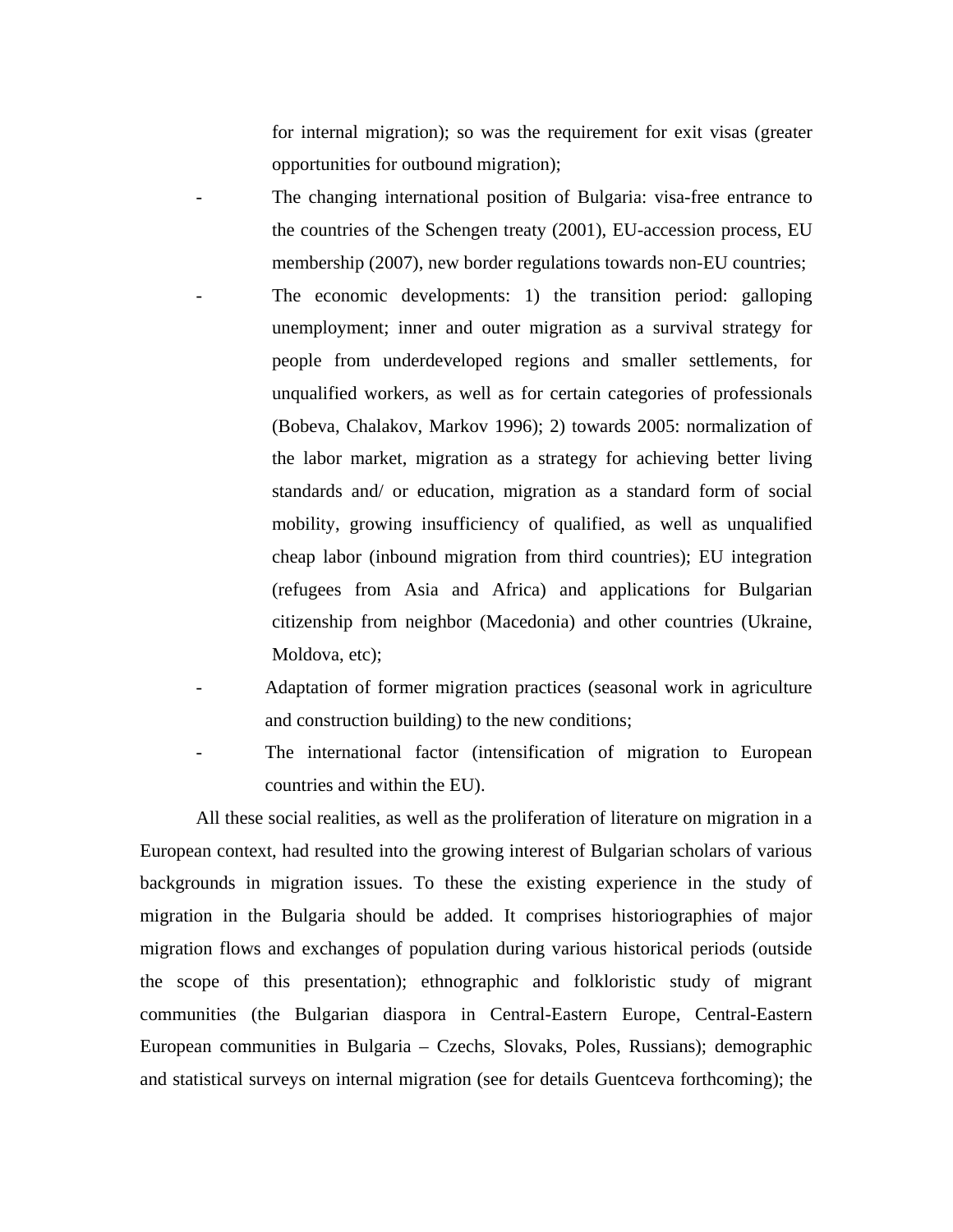theoretical experience of the study of ethnic and religious minorities in Bulgaria and the Balkans.

In general, migration-related studies in the near past have been characterized by: 1, focusing on the Bulgarian society (Bulgarians abroad; other nationals in Bulgaria); 2, ideological restrictions; 3, methodological particularization (each discipline approaches issues of analysis from its own perspective.

# The study of migration in Bulgarian anthropology after 1990 - major topics, characteristic traits, and methodological premises

The emergence of systematic research and publications on migration in Bulgaria I under the impact of the development of migration studies in Europe; moreover, the bulk of Bulgarian publications on the subject view migratory processes and issues in a European perspective. Hence, a number of similarities could be traced out between migration research in Bulgaria and European migration studies. Thus for example, they are interdisciplinary (in the sense that they attract the attention of scholars from various fields of knowledge<sup>[1](#page-5-0)</sup>). Whether these studies are interdisciplinary in the sense that they seek to elaborate and implement truly cross-disciplinary analytical and methodological tools, are to be further discussed. No matter that although migration studies increasingly become of interest for specialists from different disciplines, they still obtain a peripheral position in these disciplines (Bommes, Morawska 2005: p. 3). This signifies of the still insufficient theoretical and methodological capacity of migration studies as a distinct epistemological field. A third similarity would be that migration studies are in their greater part nationally embedded (op. cit.: p. 13; see also Favell [2](#page-5-1)005: p.46)<sup>2</sup>. In Bulgaria, they appeared and still remain such, both in terms of groups and issues of

1

<span id="page-5-0"></span> $1$  This is, of course, to a great extent the result of the very nature of migration, which complexity is entwines economic, political, social, demographic, cultural, psychological etc. issues, thus relating to the core of interest of various disciplines.

<span id="page-5-1"></span> $2^2$  For Bulgaria, where migration issues have become topical only recently, this is particularly true, with only sporadic attempts to initiate an interdisciplinary debate on the subject.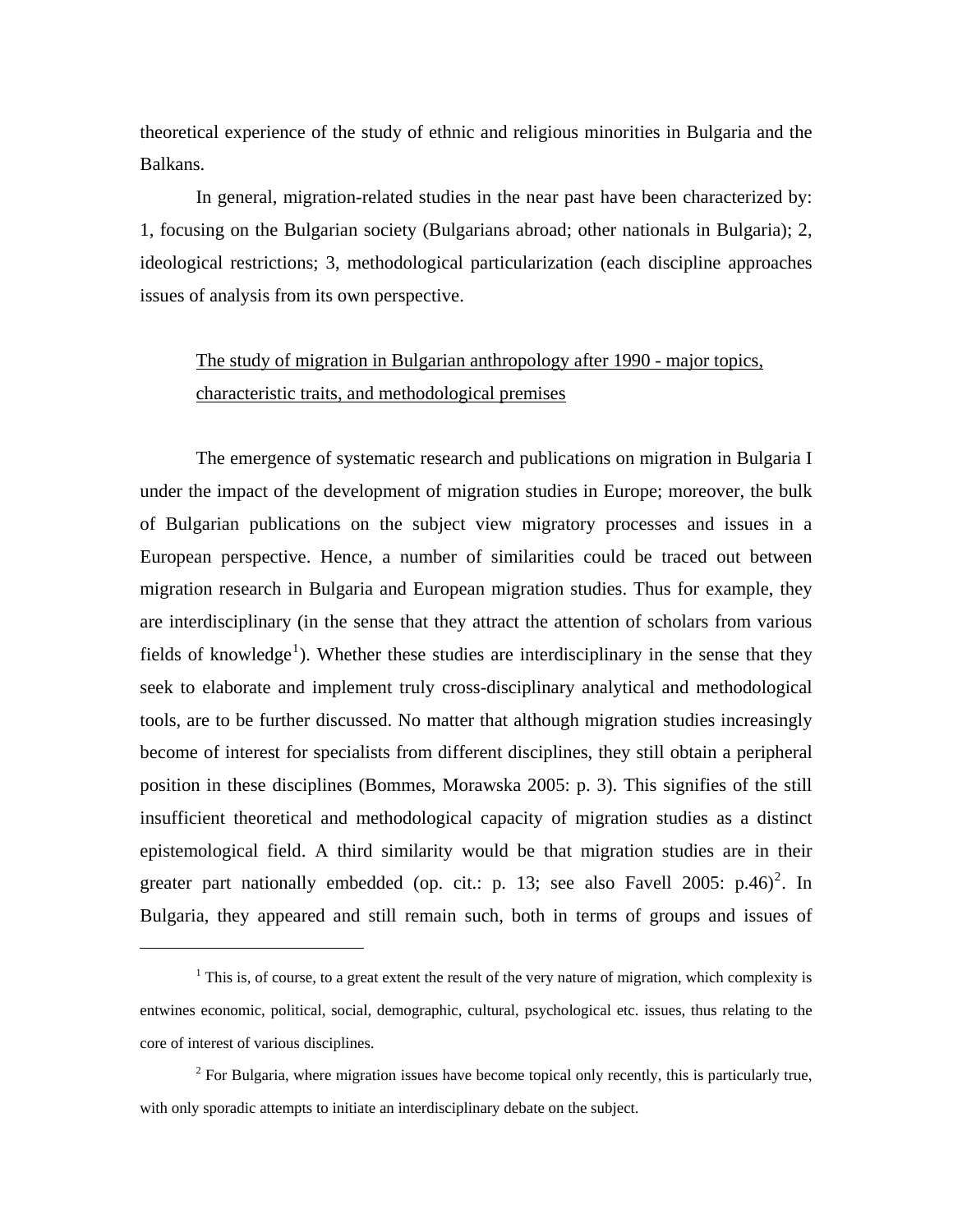research interest, as well as of being highly contingent on the national context and discourses (political, cultural, historical) on migration. This entails yet another feature, viz. the focus on case studies - migration experiences, attitudes, practices rather than on theory. Such a bottom-up approach is inherent to anthropology, but as to what concerns the study of migration, it is often in use in other disciplines too<sup>3</sup>.

I will further elaborate on these very generally stated similarities between Bulgarian and European migration research in an attempt to outline the specifics of the Bulgarian case. It is beyond the scope of this presentation to draw a systematic comparison between migration studies in Bulgaria and those in other EU-countries. My observations take into account Bulgarian publications on migration, which refer to the field of anthropology/ ethnology and related disciplines (ethnography, folkloristics). These include articles scattered in specialized journals, such as 'Bulgarian Ethnology'<sup>[4](#page-6-0)</sup>, 'Bulgarian Folklore'[5](#page-6-1) , 'Studies in Anthropology'[6](#page-6-2) , and others, as well as a number of monographs. I also take into consideration the volumes published by the Center for European Refugees, Migration and Ethnic Studies (CERMES) – the first academic

 $3$  See for instance the volume on refugees and asylum seekers (Krasteva 2006), which loosely falls under the umbrella of political sciences and which contains a section describing individual stories and experiences. Such a focus is also characteristic of some of the round tables recently organized by CERMES: 'Being a foreign woman in Bulgaria', 'Being an Afgan in Bulgaria', 'Being a refugee in Bulgaria', 'Being a Bulgarian in Austria' etc.

<span id="page-6-0"></span><sup>&</sup>lt;sup>4</sup> In 1996 the academic journal 'Bulgarian Ethnography' was re-named into 'Bulgarian Ethnology', thus claiming an expansion of the journal's scope.

<span id="page-6-1"></span><sup>&</sup>lt;sup>5</sup> Already in 1993 the journal 'Bulgarian Folklore' was announced as a specialized periodical in the fields of anthropology, ethnology and folklore studier.

<span id="page-6-2"></span><sup>&</sup>lt;sup>6</sup> 'Studies in Anthropology' is an annual academic edition of the Department of Anthropology at the New Bulgarian University, published since 2000. This is the first academic periodical in the country, focused exclusively on anthropological study.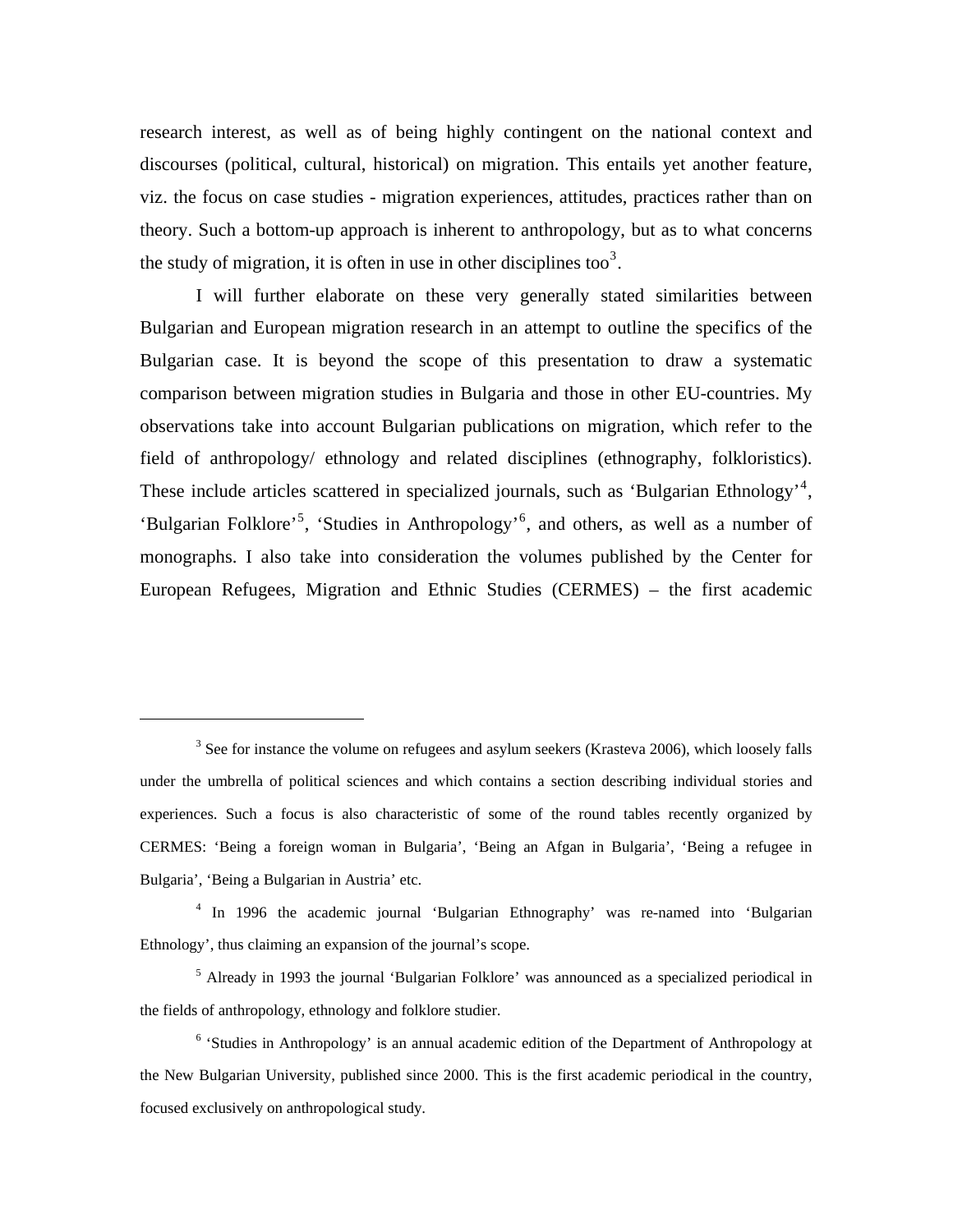agency specialized in the study of various forms of migration<sup>[7](#page-7-0)</sup>. Within scope are also the migration-focused volumes published by IMIR (International Center for Minority Studies and Intercultural Relations), a non-profit organisation established in 1992 and supporting interdisciplinary research on various communities and on intercultural relations in a Balkan context (Popova, Hajdinjak 2006, Krasteva 2006, Karamihova 2003, Kyoseva 2002, Petrova 2000). My aim is to outline only some of the specific characteristics of migration studies in Bulgaria therefore the description I make here is neither exhaustive, nor focused on particular authors or volumes $^{8}$  $^{8}$  $^{8}$ .

Some scholars think that anthropology has a particularly relevant approach to the study of migration in comparison with other social sciences; in addition, anthropologists are more disposed to conceptualize migration as transnational in contrast to the often bipolar, nation-centric orientations towards international migration (Kearney 2005: p. 71). This may be one of the explanations why most works on international migration in Bulgaria appear to relate to the domain of anthropology. In the specific situation in Bulgaria, where anthropology is a relatively new academic field comprising (but not necessarily uniting) specialists of various academic backgrounds<sup>[9](#page-7-2)</sup>, one could suggest further reasons. With the diversity of specializations of Bulgarian anthropologists, the discipline seems quite relevant to the complex nature of migration. Moreover, the majority of Bulgarian anthropologists/ ethnologists come from disciplines, which have some experience in the study of certain migrant communities (folklore studies, ethnography, sociology, history). Being a new discipline at the national level,

<span id="page-7-0"></span><sup>&</sup>lt;sup>7</sup> CERMES publications, workshops and seminars are not only designed as interdisciplinary but they also combine the academic and public perspectives towards ethnics, migrants and refugees at a national and international scale. About the organisation's goals see its website, www.cermes.info.

<span id="page-7-1"></span><sup>&</sup>lt;sup>8</sup> Such an approach may leave the false impression that I am more critical to some works and more positive to others. However, I will concentrate here on trends and traits that are characteristic for the bulk of publications on migration, though I may refer to only a few titles for illustration. I will be more specific in the cases where a trait is best represented or with titles, which introduce a significant new aspect in migration studies.

<span id="page-7-2"></span><sup>9</sup> See for details Elchinova 2002, Elchinova 2008.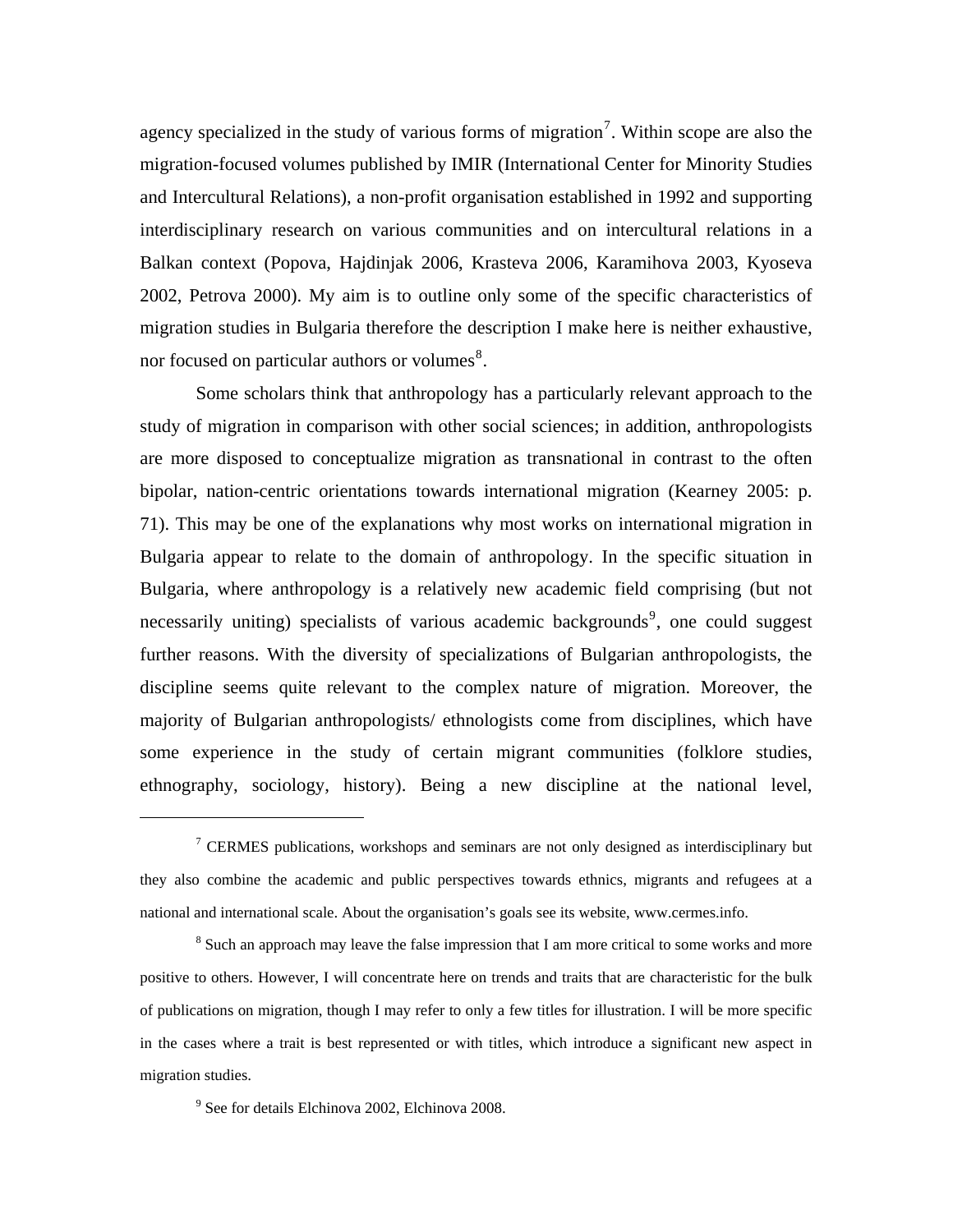anthropology made its way in the context of postsocialist transformations of the Bulgarian society not least by focusing on novel subjects – one that could not be claimed by 'mother' disciplines as indisputably belonging to their domains. These subjects by necessity refer to processes and phenomena new to the Bulgarian public by 1990, such as ethnic and religious studies, postsocialist transformations, EU integration, and, recently, migration. Thus, the high interest towards migration among Bulgarian anthropologists/ ethnologists today could be imputed to a combination between academic traditions, search for professional and disciplinary identity, and the pressure of the immediate social environment characterized by intense mobility of people.

The interest of political science in migration issues could be explained in a similar way (a new discipline for Bulgaria, 'specializing' in the study of ongoing processes in the dynamically transforming public sphere) and with its international tracks of legitimization. A notable absence is the profound study of economic aspects of migration, despite the common idea that economic migration to and from Bulgaria predominates nowadays. Systematic descriptions and analyses of the short- and long-term economic impact of migration on a local and national level, the influence of migration on the dynamics of the labor market, the forms and use of immigrants' remittances etc are issues that still call for in-depth examination $10$ .

Among the factors that determine the choice of topics and approaches in migration studies in Bulgaria is the scarcity and, for that matter, unreliability of statistical data. The National Statistical Institute provides the major statistical sources on migration, such as results from the national censuses (the last one was conducted in 2001) (Vatreshna I vanshna migratsiya) and the Annual Statistical Book. Actual itemized statistics concerning certain criteria of migration or migration to and from certain localities (cities, towns, villages, administrative regions) are hardly available  $11$ . As a

1

<span id="page-8-0"></span> $10$  About the economic approach to international migration to and from Bulgaria see Rangelova 2008. See also Kaltchev; Vatreshna I vanshna migratsiya).

<span id="page-8-1"></span> $11$  Somewhat better is the situation with the statistical and demographic data about internal migration, however, the latter is rarely regarded in connection with cross-border mobility (see Guentcheva forthcoming).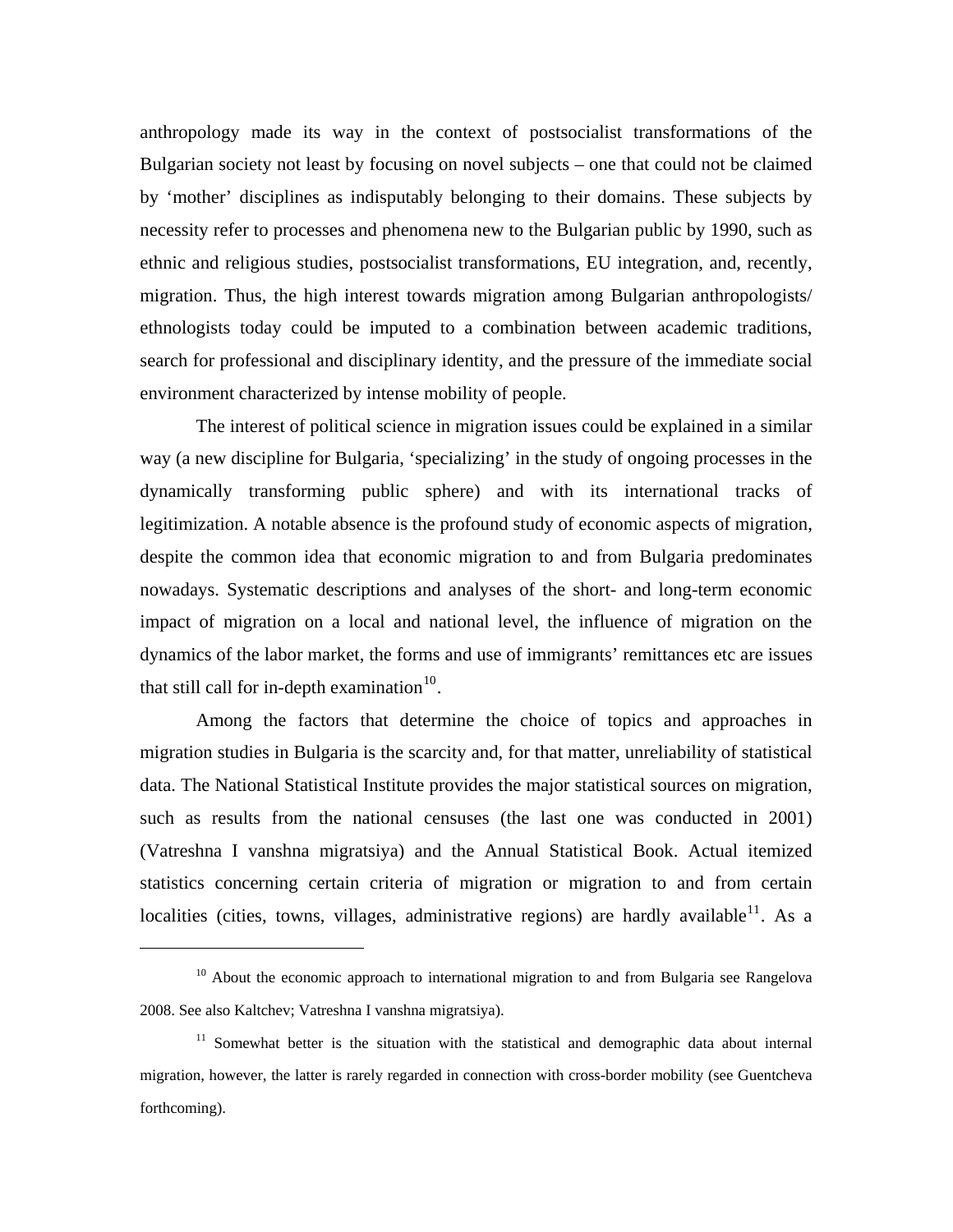matter of fact, the Bulgarian Ministry of the Interior keeps the strictest records about inflows and outflows of people across the country borders but unfortunately these records are not available to the public on a regular basis<sup>[12](#page-9-0)</sup>. This situation is undoubtedly the result of the lack of traditions and resources for carrying out systematic records of population mobility, inherited from the era of state socialism<sup>[13](#page-9-1)</sup>. In the recent years data about Bulgaria can be found in Eurostat. However, the national statistical sources on immigration of the EU-member states rarely contain detailed information about immigrants from Bulgaria because the latter are as a rule among the numerically smallest cohorts of immigrants even in the countries of highest migratory interest for Bulgarian citizens.

The still unsolved problem of providing regular and reliable statistics about internal and international migration in Bulgaria is yet another reason for the higher interest towards migration issues in anthropological, folkloristic, etc. studies and, consequently, for the prevalence of the qualitative approaches in migration research. Thus, issues such as the reasons for and planning of migration, the role of social networks, the processes of adaptation and integration in the receiving society, the patterns and processes of identity construction, the effect of immigration on national attitudes etc. are the major foci of description and analysis in existing publications. Correspondingly, these studies generally draw upon local fieldwork and are limited to certain local communities (Deneva 2007, Elchinova 2005 etc), ethnic (Elchinova 2008, Pamporov 2002, Zhelyazkova 1996 etc) and social groups (Mitev, Riordan 1996, Elchinova 2004,

<span id="page-9-0"></span> $12$  The records of the Ministry of Interior Affairs are the only reliable source of statistical information about newcomers to Bulgaria – refugees from Asia and Africa, new citizens coming from neighbour (Rmacedonia, Serbia) or other countries (Ukraine, Moldova), new residents from North Europe (Great Britain, the Netherlands) or elsewhere (Japan).

<span id="page-9-1"></span><sup>&</sup>lt;sup>13</sup> Under communist rule inner and transborder mobility of the Bulgarian population were seriously restricted by the citizenship law (postulating that a person can only live and work in the settlement of his/ her address registration, with only a few exceptions also regulated by the state) and the requirement for exit visas for international travels. Moreover, data about population mobility were considered a security matter, therefore they were not available for the public.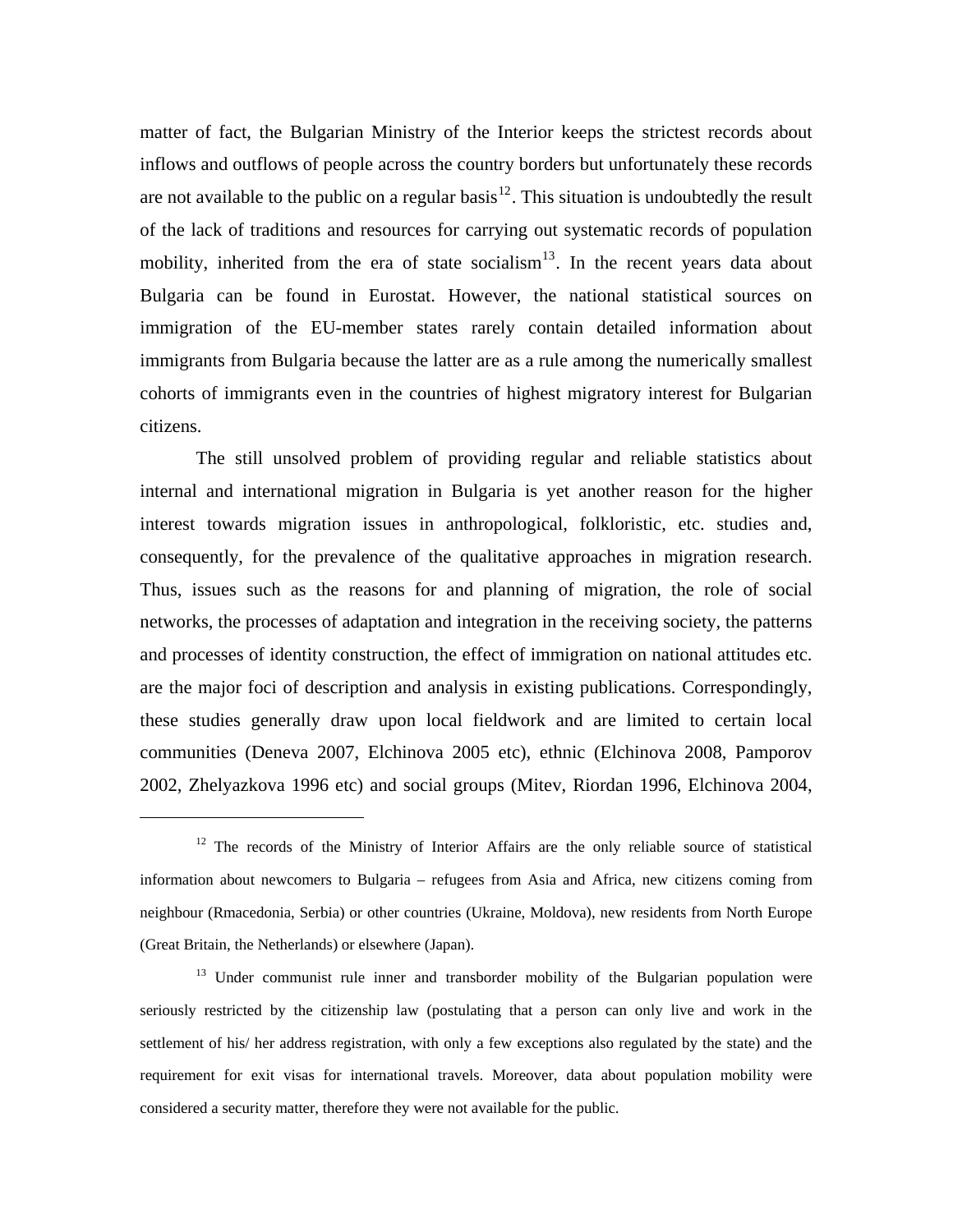Guentcheva 2007). As a result, currently we know more about migration processes at a local and even individual level than at a national level. In addition, these locally or ethnically focused investigations only sporadically include comparisons with other case studies – in Bulgaria or abroad<sup>[14](#page-10-0)</sup>.

Such an observation inevitably raises the question about the quality of anthropological research and theory in Bulgaria. With respect to the study of migration at least, as of today more is done about the ethnographic practice than about anthropological theory. Indeed, there has been no serious attempt yet at conceptualizing and evaluating theory in regard with migration, at discussing relevant terminology and methods<sup>[15](#page-10-1)</sup>. This is not surprising, considering the status of anthropology as a new discipline that lacks steady traditions in comparative studies. Moreover, the novelty of migration as a research subject normally requires a period of accumulation of empirical data and ethnographic descriptions. It is however of prime significance for the future development of migration studies in Bulgaria that the international theoretical achievements in the field become consistently embedded in the local studies and research, as well as that the latter are planned with the idea to contribute to the further development of migration theory, terminology and method. For the moment, the academic discourse on the subject in Bulgarian social sciences is still underdeveloped.

As it was mentioned above, migration studies in Bulgaria are deeply rooted in the national background – they explore either Bulgarian emigration abroad, or migrants from other countries in Bulgaria. More precisely, the scope of these studies encompasses

1

<span id="page-10-1"></span><sup>15</sup> There have been few initiatives such as the recent international conference "Migration to and from Southeastern Europe", which contribute to the initiation of such scholarly debates but still no seminal studies.

<span id="page-10-0"></span> $14$  Despite attempts at contextualization, the few works that study immigrant communities of Bulgarian nationals in receiving countries do not pay much attention to drawing comparisons with other immigrant communities in the same countries (Maeva, Elchinova, Karabinova, Mancheva, Karamihova, Deneva). The same holds true for the studies of the Bulgarian minorities in Hungary, Austria, the Czech Republic, Slovakia, Poland etc, which do not systematically compare the situation of the diaspora in one host country with another/ others (Penchev, Mihailova, Ganeva-Raitcheva, Rashkova etc).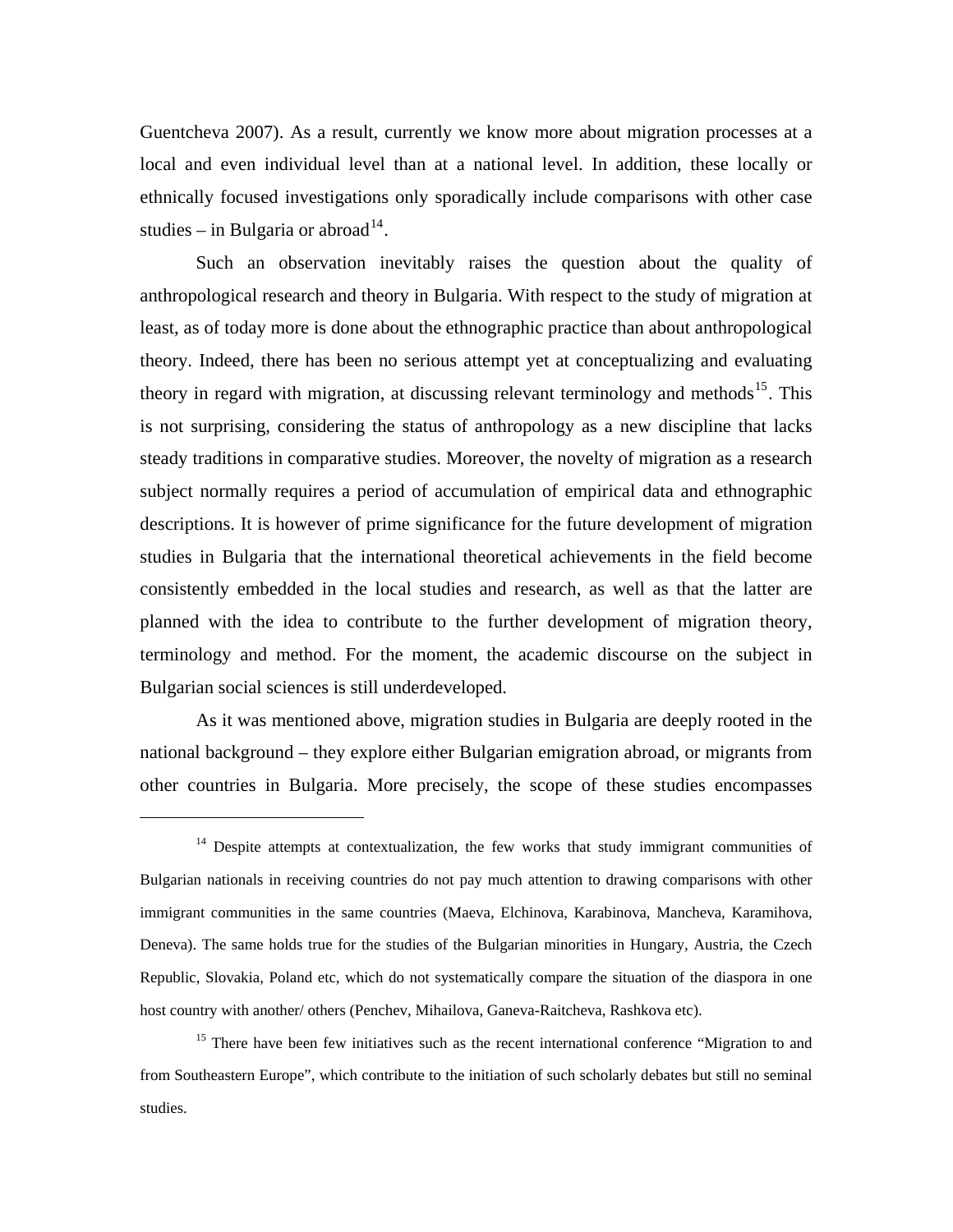Bulgarian-born Turks settlers in Turkey, as well as in West-European countries (Bochkov 2002, 2004, Elchinova 2005, 2008, Maeva 2002, Zheljazkova 1996, Karabinova 2005 and others); the Bulgarian diaspora in Hungary (Ganeva-Raitcheva 2004, Rashkova 2003, 2005, Bokova2005), the Czech Republic (Penchev), Slovakia (Rashkova 2003), Poland (Mihailova), etc.; Bulgarian economic short- and long-term migrants to West Europe and the USA (Monova, Karabinova 2003, Deneva 2007, Guentcheva 2006, Elchinova forthcoming, Karamihova 2003); immigrant communities in Bulgaria (Czechs, Poles, Russians etc.) that have settled in the country in the first half of the twentieth century or during the communist period (Penchev, Mihailova, Anastasova, Kyoseva 2002 etc). Practically very little attention is paid to non-European settlers from the 1970s-1980s, more precisely to Arabs/ Palestinians (Trifonova) and Kurds (Mitzeva, Alexiev); Latin American and Vietnamese migrants have not been the object of any such study, although a new wave of workers from Vietnam is on its way with the growing need for qualified and unqualified workers in certain businesses like construction building.

Refugee studies are a separate strand (see Krasteva 2006, 2005), focusing on the Balkan context (Krasteva 2006a), Bulgarians as refugees (Sultanova 2006, Tcholakova 2006), asylum seekers in Bulgaria, etc. The new residents from Northern Europe, whose number has perceivably increased in the years immediately before and after Bulgaria's membership in the EU, are still not at the core of researchers' interest (see Elchinova forthcoming).

The stress on national-specific processes is also indicative of the state of art of anthropological research and, larger, of social sciences in Bulgaria. Because of ideological (during socialism) and social-economic conjuncture, the cultural 'Other' are more often than not sought for in the home society, as well as in the neighbour countries or the countries sharing similar (Slavic, Balkan) cultural legacies. Extended fieldwork abroad, based on participant observation, is still rather an exception than the routine practice of Bulgarian anthropologists. This hampers the development of comparative research and narrows the contribution of Bulgarian scholars in an international perspective.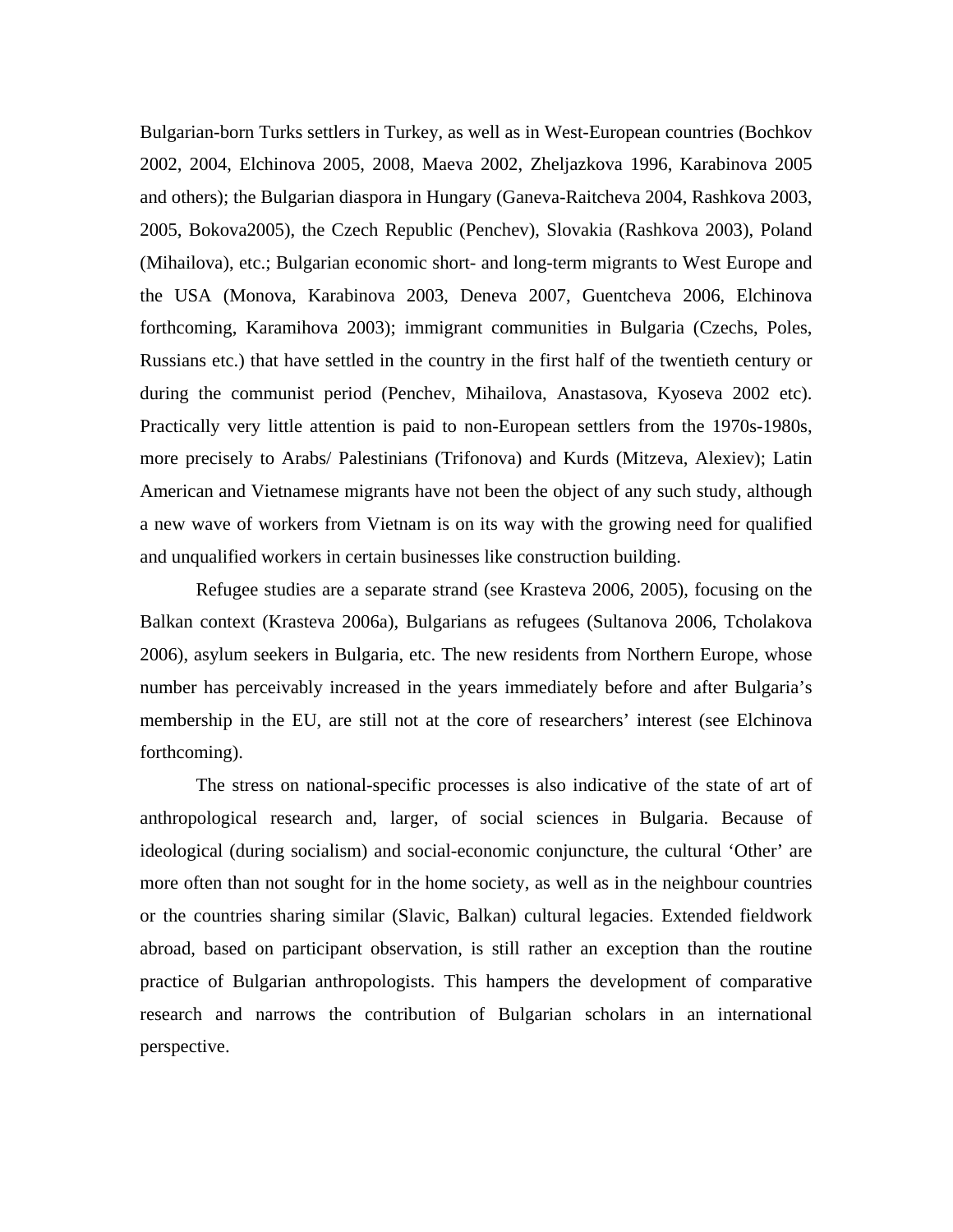The nationally restricted scope of migration studies in Bulgaria is evident not only with regard to the objects of observation, but also in the scope and perspective of investigation. Briefly, migration studies are strongly affected by social and political discourses in the public sphere. The latter usually overtake and predetermine the nature and direction of scholarly debates on migration. Intensive public speaking of brain-drain, of the economic and demographic weakening of the nation as a result of outbound migration of economically and reproductively active parts of the population, the significance of emigrants' remittances for the national economy, or the 'new Bulgarians' (residents coming from developed countries) for example has given impetus to researchers' interest in these issues. Public debates on migration vary in their evaluation of migratory processes and in the perspective in which migration is viewed. These shifts reflect also on academic studies, no matter how unbiased the latter strive to be.

I have already demonstrated that migration studies in Bulgaria are generally organized around a target community or group, and not so much focused on a certain analytical issue (such as marital patterns or impact on the economic and social capital of sending and receiving societies, or other). This reflects on the prevalent methods and approaches: the bulk of publications on migration can be described as case or community studies dominated by qualitative, bottom-up approaches. This is to a great extent a result of the impact of the research patterns and traditions in Bulgarian folkloristics, ethnography and sociology, set already during the socialist era. Thus for example, throughout the 1980s the founding conception in Bulgarian folklore studies was that of folklore as cultural system, operating at a local and regional level. It gave impetus to the flourishing of a kind of holistic examination of rural communities as bearers of the local variables of folklore culture, and the semantic and functional interrelatedness between kinship system, social and role structure and normative system of the local community and the components of its traditional culture<sup>[16](#page-12-0)</sup>. The fieldwork format of complex

<span id="page-12-0"></span><sup>&</sup>lt;sup>16</sup> This approach has been traced out in the seminal work of T. Iv. Zhivkov (1977) and in his successive works, and was established as paradigmatic for the Bulgarian folklorists since the late 1970s through 1992, due to Zhivkov's administrative and scholarly authority as the head of the Institute of Folklore at BAS, and a leading Bulgarian folklorist.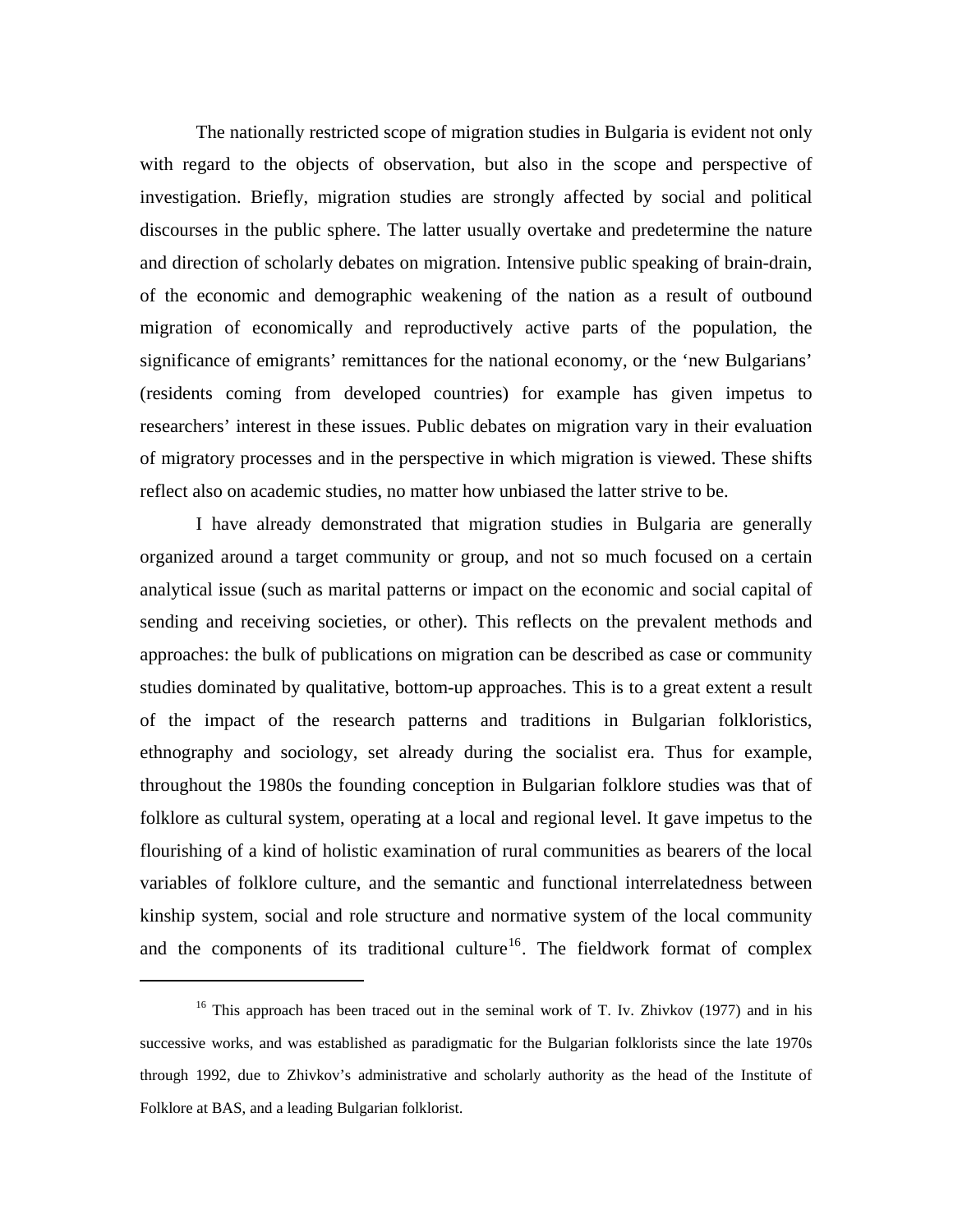expeditions Garnizov 2006), investigating traditional livelihood and lifestyles, material culture, folk art etc., were also typical for Bulgarian ethnography and, to some extent, sociology. It is worth outlining in this respect the traditions of Slavic and Balkan folkloristics and ethnography, which were among the pioneers of comparative cultural studies in the country. They accumulated experience in the study of immigrant Slavic communities already in the period of state socialism. Later, in the 1990s this experience transformed and merged into the paradigm of ethnic studies, to expand in the last years in scope and method towards the area of migration studies.

The focus on communities – local, ethnic or religious – directly connects migration and ethnic studies. The nature of this relationship could be described as a shift of scholarly interest from ethnic to migration studies, to borrow a phrase from A. Krasteva (2004). Krasteva views the link between ethnic and migration studies in terms of the analytical tools applied by Bulgarian social scientists in both fields, as well as with respect to public attitudes (Krasteva 2004a: p.5). She also emphasizes the preference to the ethno-symbolic approaches towards the study of ethnic identities, as well as the neglecting of the target group's standpoint<sup>[17](#page-13-0)</sup> (Krasteva 2004b: p. 34).

Regarding the shift of scholarly interest from ethnic to migration studies, I would further outline the continuity in method, focus and orientation. Ethnic studies had become a sphere of prime interest for the Bulgarian social sciences and the humanities immediately after the change of political and social order in 1990. It could be claimed that this was the research field in which anthropology and ethnology emancipated from 'mother' disciplines and shaped their profile. Interest in ethnicity-related issues had its

<span id="page-13-0"></span> $17$  I disagree that the latter observation holds true for the study of ethnic communities. A big number of studies in anthropology, ethnology, folkloristics more or less successfully reveal the standpoint of the community under study, or seek to present various points of view (of the state official ideology, or of neighbour communities) to their culture and identity. It is nevertheless corect that some of the representative volumes on ethnic groups in Bulgaria, where historiographical approaches prevail, tend to present minority groups rather as objects than as subjects of history etc. (see for instance Krasteva 1998, Stoyanov 1996, etc.). The same holds for minority representations of minority groups in media discourses (Dainov 2004).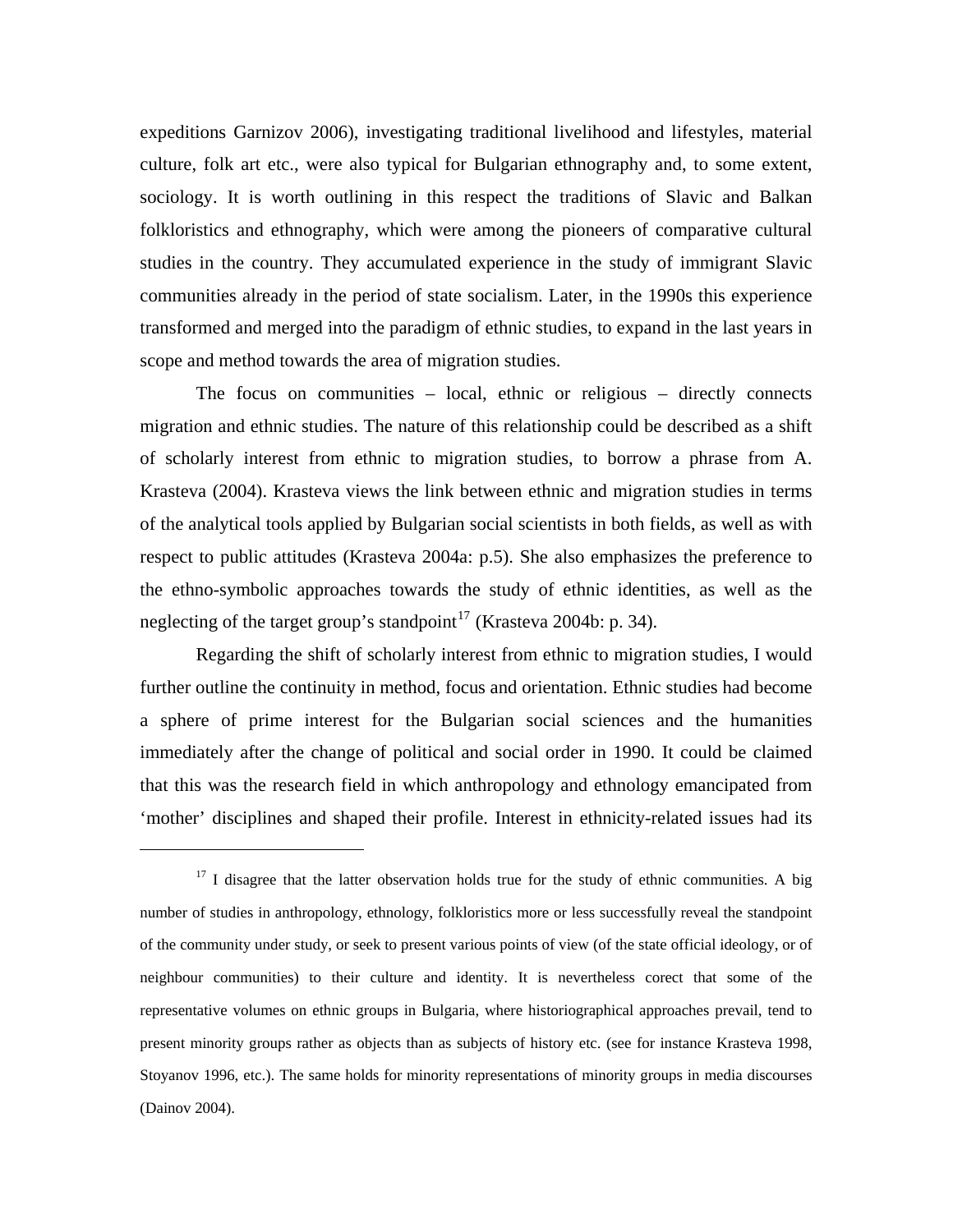ideological and evaluative aspects: it became possible after the idea of the homogeneity of the Bulgarian nation and society, instigated by communist authorities with all possible means stopped being the official polity; furthermore, it served as an instrument for the revalorization of academic identities after the social transformations, for building a new, ideologically unbiased image of the social sciences (Elchinova 2002). For Bulgarian folklorists and ethnographers for instance, it was only natural to return to the local communities they had already extensively explored, in order to study them this time with regard to their ethnic and religious diversity. This is how ethnic community-centered research developed and resulted into the establishment of an epistemological pattern, commonly applied in studies of cultural diversity, including the study of migrant groups. Identity construction and expressions with its basic markers – language, name, shared memory, custom – formed an analytical matrix, built in a rich number of articles and monographic studies on the various minority groups living in Bulgaria<sup>[18](#page-14-0)</sup> - from the sizeable communities of Turks, Roma, and Pomaks to the plenty of small ones (Karakachans, Gagauzes, Alevies, Jews, Armenians, etc).

Unlike in today's migration studies, however, in ethnic communities-oriented works bottom-up approaches are not the only ones and attempts have been made at evaluation of theory, critical assessment of basic concepts and methods (Krasteva et al 1995, Krasteva 1996, Fotev 1994, Zhivkov 1992, to mention just a few titles). Although ethnic studies in Bulgaria practically apply different (and sometimes inconsistent) approaches to ethnic and cultural identity, the dominant perspective is an instrumentalist and constructivist one. More often than not intercultural dialogue and transactionalist terminology form the background of the studies on ethnic communities, yet they rarely become their analytical goal and tools (see also Krasteva 2004b: p.34). The ethnosymbolic approaches seem to be more favoured, causing, in turn, the reinforcement of

<span id="page-14-0"></span> $18$  The same pattern underlies a number of studies of historical immigrant communities, entirely completed in the ethnic study's paradigm (terminology, theoretical background, approach) (see for example Anastasova , Eldarov 2002, Barouh 2000, Pimpireva 1998, Zhelyazkova et al 1997 etc). In them, no or little reference is made to migration-specific theory and analyses.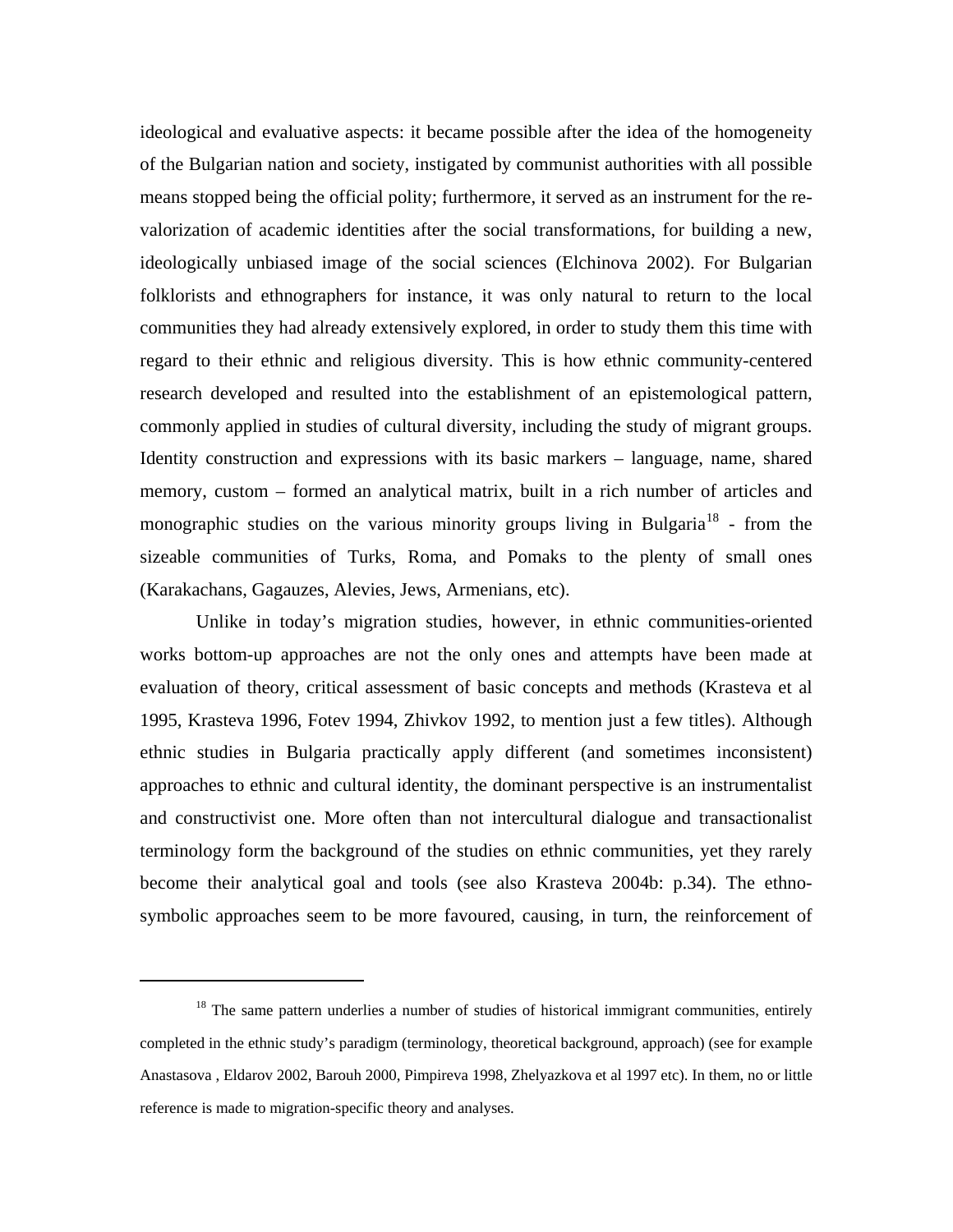ethnicity as core explanatory concept in analyses. The overestimated role of ethnicity often permeates studies of migrant communities, too $19$ .

To summarize, the influence of the ethnic study's paradigm on migration studies in Bulgaria, as well as the restrictedness of the latter in terms of theory, analytical tools and scope, have resulted into the relative monotony and even one-sidedness of migration research and publications. Central are such issues as constructing and re-constructing identity in immigration, adaptation and integration of immigrants into the host society, the role of social networks (based on kinship, local affiliation, vocation etc), preservation of cultural traditions from the place of birth, intercultural relations, contacts with the society of origin, images of and attitudes towards immigrants. Politics of migration on behalf of sending and receiving societies are not so often at scope (Krasteva 2004, Mancheva, Dimitrova 1998). Forms of social participation and institutional organization are paid even less attention (for an excellent example see Ganeva-Raithcheva 2005; see also Elchinova 2006, 2008, Mihailova 2008). The issue of social remittances - the impact of migrants on ideas, behaviours and social capital in the sending society (DeWind, Holdaway 2005) - has not been tackled yet by Bulgarian scholars. Despite the growing number of descriptions of the migratory patterns and practices of certain local and ethnic communities, systematic discussions on important evoked by migration transformations in family structure, marital patterns, gender roles, or of the idea of local community, and others are still to appear. Typology of migration practices and the relationship between various types of migration also call for attention. The very concept of community, which is central in the greater part of Bulgarian studies on migration, needs to be problematized and reconsidered in the situation of migration. For the moment, despite the rhetoric of transnationalism, largely adopted in these studies, which puts forward the surmounting of differences and ethnic boundaries, it appears that the semantics of multiculturalism, i.e. of

<span id="page-15-0"></span><sup>&</sup>lt;sup>19</sup> See for example the otherwise informative study on the migratory experiences of the Muslim Bulgarian inhabitants of the village of Ribnovo, which are regarded as ethnic-specific by the author (Deneva ). For a critical view on the fixation on ethnicity see Elchinova 2005.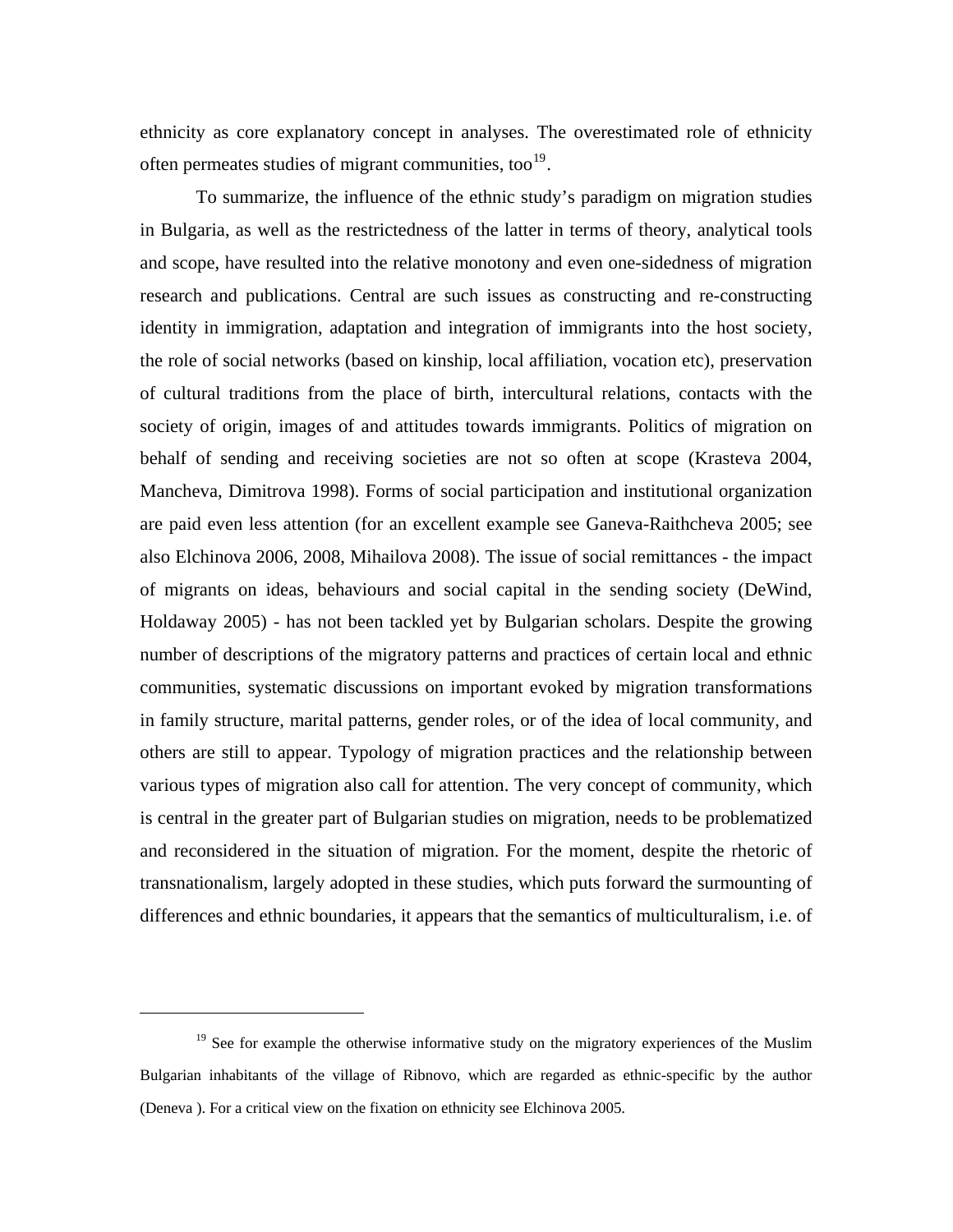stressing on cultural diversity, ethnic distinction and even competition<sup>[20](#page-16-0)</sup> springs up behind these terms.

### **Conclusion**

In the last few years the social sciences in Bulgaria have been making their initial steps in the study of migration. Their approach to the new subject has been influenced by previous experiences, especially from the field of ethnic studies. From the above discussion it has become clear that migration studies in Bulgaria are still limited in scope and approach. For their successful future development it is important hat researchers make efforts to achieve: analytical complexity of studied issues, systematic study of migration-related phenomena (of their economic, social, cultural, psychological or other dimensions), reconsideration of theory, terminology and method. It is also important to avoid one-sided analyses and, especially, to overcome the taken for granted role of preoccupation with community and ethnicity for the explanation of migratory processes; instead, more attention should be paid to gender, kinship, information networks etc., which are no less significant than ethnicity in the shaping of migratory practices. The search for wider contextualization – home and host society, European context, global processes – would also contribute to the in-depth descriptions of issues under study, especially if it is achieved by means of comparison. Finally, and most importantly, the various specialists tempted in the study of migration should insist on developing a truly interdisciplinary theoretical framework, one that would be most relevant to the complex nature of migration and, respectively, most productive for the understanding of its various forms and acts.

## References (to be added)

<span id="page-16-0"></span> $\overline{a}$ 

Vatreshna I vanshna migratsiya na naselenieto v Bulgaria rezultati ot reprezentativno prouchvane) –http://www.nsi.bg/Census/vivmigr.htm

Bommes, M. and E. Morawska. Introduction. In: , 1-16

<sup>20</sup> For the interpretation of the preffixes *multi-*, *inter-* and *trans-* see Giordanno 2005.